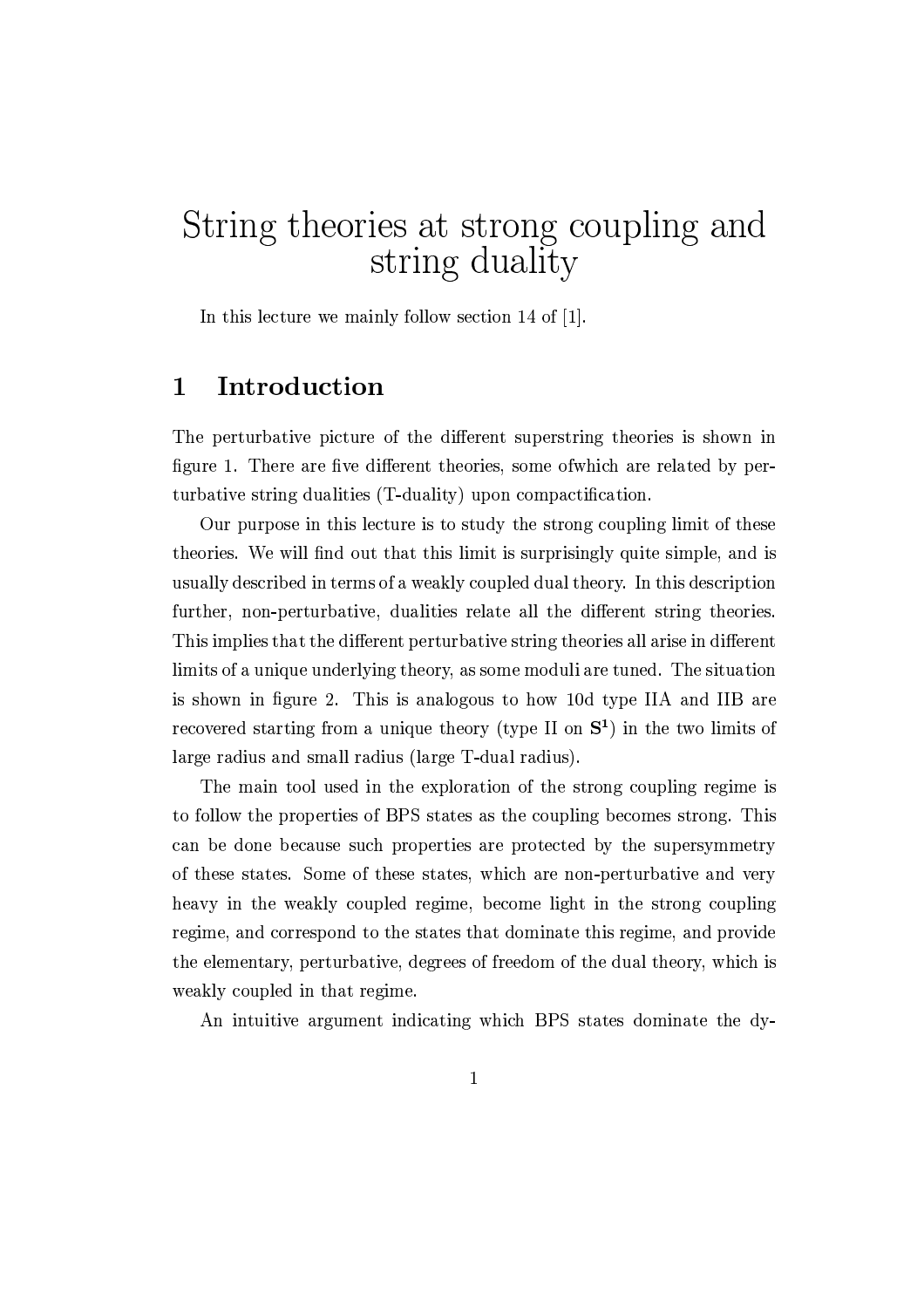

Figure 1: The different 10d supersymmetric superstring theories in perturbation theory.



Figure 2: Map of the moduli space of the underlying theory and its different known limits.

namics at strong coupling is to associate an scale to them. For instance, the tension of a Dp-brane  $T_p \simeq \alpha'^{-(p+1)/2}/g_s$  defines a mass scale  $M \simeq$  $\alpha'^{-1/2}g_s^{-1/(p+1)}$ . This implies that in the strong coupling limit the lightest mass scale corresponds to the lowest  $p$  D $p$ -brane, suggesting these are the states dominating the low-enery dynamics in that regime.

### The type IIB  $SL(2, \mathbb{Z})$  self-duality  $\overline{2}$

The basic reference is  $[3]$ , see also  $[2]$ .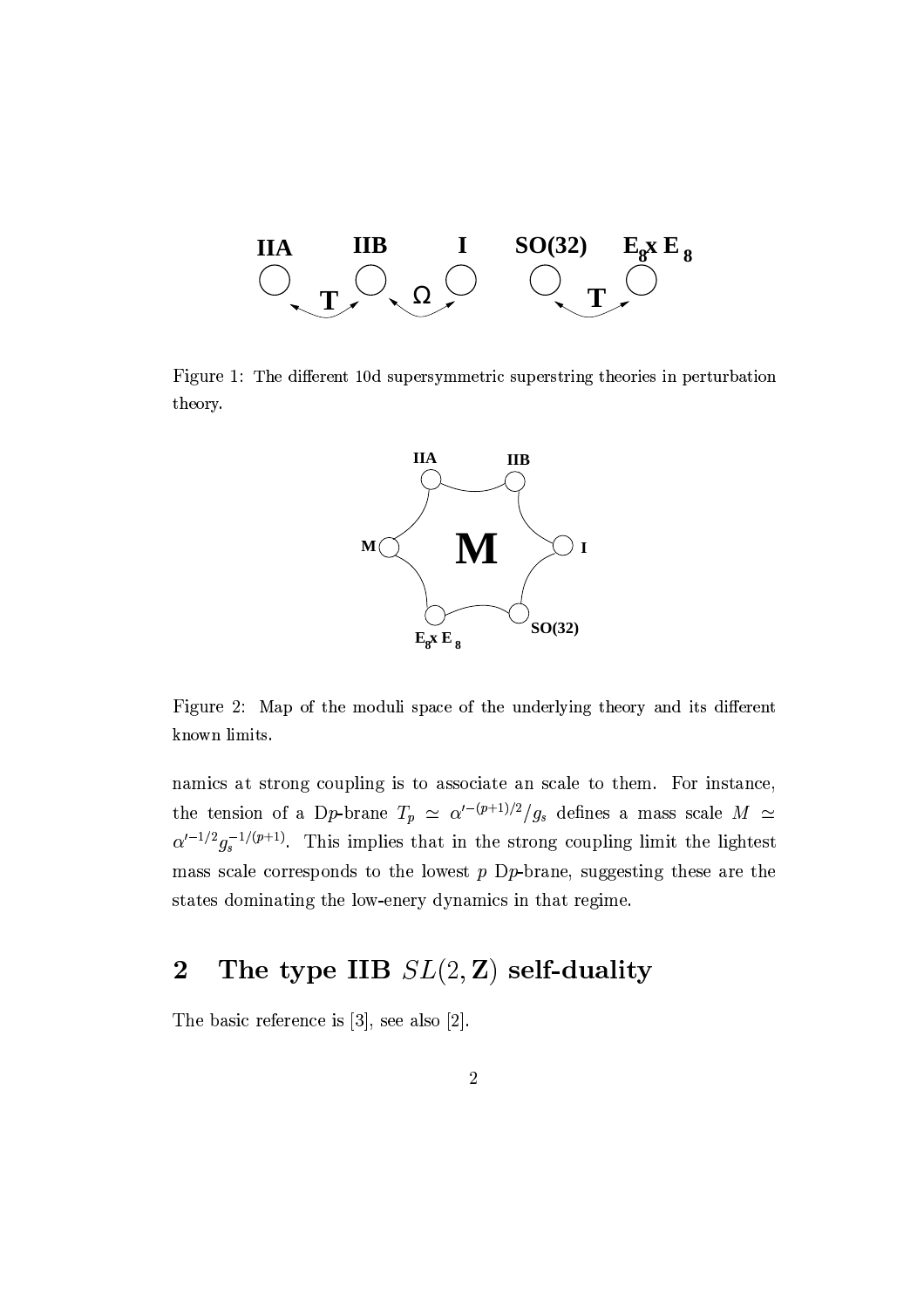### **Type IIB S-duality**  $2.1$

At strong coupling, the lightest mass scale is set by the D1-brane states,  $M \simeq \alpha'^{-1/2} g_s^{-1/2}$ . The fact that these objects dominate the dynamics at strong coupling suggests that the strong coupling limit is described by a string theory. It is reasonable to imagine that it moreover corresponds to a weakly interacting string theory, hence it should correspond to one of the string theories we have studied. And the only string theories with the correct amount of supersymmetry are the type IIA and type IIB theories.

The natural proposal is that in fact the strong coupling limit of type IIB theory is described by a weakly coupled dual type IIB theory. In fact, in the low-enery limit the theory is described by type IIB supergravity, which is known to have a symmetry relating weak and strong coupling. The action of this symmetry, known as S-duality, relates the massless fields of the theory at coupling  $g_s$  (denoted as unprimed) with those of the theory at coupling  $g'_s = 1/g_s$  (denoted as primed), as follows

$$
a' = a \quad ; \quad \phi' = -\phi \quad ; \quad B'_2 = \tilde{B}_2 \quad ; \quad \tilde{B}'_2 = b_2
$$
  

$$
C'_4 = C_4 \quad ; \quad G' = G \tag{1}
$$

where  $G$  is the metric in the Einstein frame. The reason why we can trust the form of the type IIB supergravity action is that its form is fixed by supersymmetry (up to higher derivative terms, which are not relevant at low energies).

The proposal is that this symmetry of the supergravity limit is an exact symmetry of the full string theory! As a consequence, the theory at  $g_s \to \infty$ is described by a perturbative type IIB theory, the transformed under Sduality, which is weakly coupled  $g'_s \to 0$ .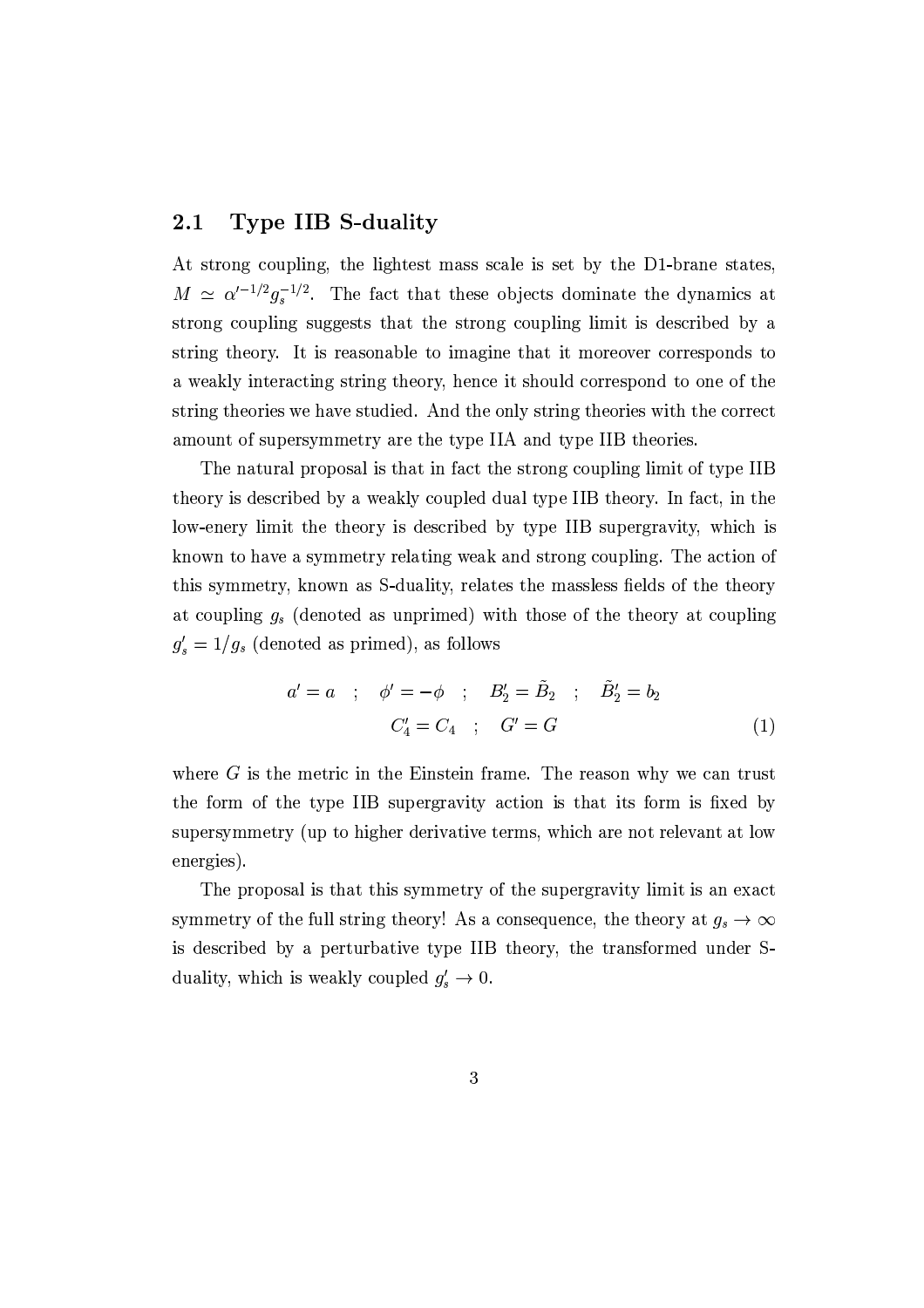#### $2.2$ **Additional support**

We would like to mention additional evidence supporting this proposal.

• The D1-branes in the original theory are the fundamental strings of the dual one. Therefore the D1-brane 2d world-volume theory should be of the same kind as that of a fundamental type IIB string. In fact, D-brane worldvolume spectra were computed in previous lecture. For a D1-brane we have a 2d  $U(1)$  gauge boson (which is non-dynamical in 2d), 8 2d real scalars  $X^i(\sigma^1, \sigma^2)$  in the  $8_V$  of the transverse  $SO(8)$  Lorentz group, and 8 2d fermions  $\Theta^{\alpha}(\sigma^1, \sigma^2)$ , transforming in the  $\delta_C$  of  $SO(8)$ . This is precisely the 2d field content of a type IIB fundamental string in the Green-Schwarz formalism (see comment in page 19 in lecture on type II superstrings).

• The BPS states of both theories agree. For instance

| IIB at $g_s$   |                       | IIB at $g'_s = 1/g_s$ |
|----------------|-----------------------|-----------------------|
| F1             | $\longleftrightarrow$ | D1                    |
| D1             | $\longleftrightarrow$ | F1                    |
| D3             | $\longleftrightarrow$ | D3                    |
| D <sub>5</sub> | $\longleftrightarrow$ | NS <sub>5</sub>       |
| NS5            |                       | D <sub>5</sub>        |

The tensions and charges of the objects match. Also, they have equivalent world-volume field theories, as we have seen for the  $D1/F1$  and as follows from the discussion of world-volume modes for the D5/NS5-branes in the lecture on non-perturbative states in string theory.

### $SL(2, \mathbb{Z})$  duality  $2.3\,$

In fact, type IIB supergravity has a larger symmetry group,  $SL(2,\mathbf{R})$ , the group of unit determinant  $2 \times 2$  real matrices  $\begin{pmatrix} a & b \\ c & d \end{pmatrix}$ . Introducing the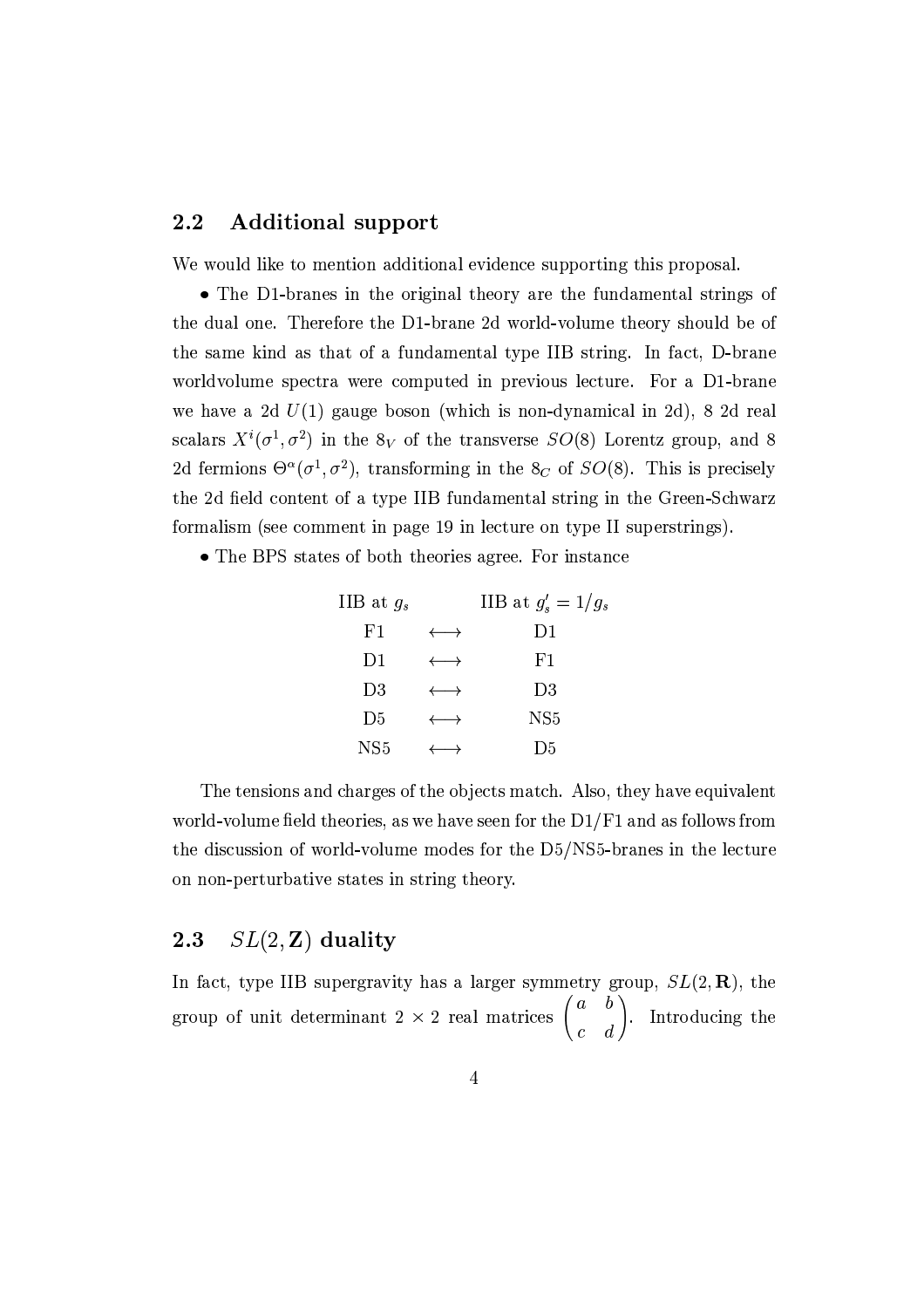type IIB complex coupling  $\tau = a + ie^{-\phi}$ , one such transformation relates the theory at coupling  $\tau$  to the theory at coupling  $\tau'$ , by the following action on the massless fields

$$
\tau' = \frac{a\tau + b}{c\tau + d}
$$
\n
$$
\begin{pmatrix} B_2' \\ \tilde{B}_2' \end{pmatrix} = \begin{pmatrix} a & b \\ c & d \end{pmatrix} \begin{pmatrix} B_2 \\ \tilde{B}_2 \end{pmatrix}
$$
\n
$$
G' = G, \quad C_4' = C_4
$$
\n(2)

As we argued two lectures ago, not the full  $SL(2,\mathbf{R})$  can be an exact symmetry of the quantum theory, since it does not respect the discrete lattice of charges of brane states in the theory. However, an  $SL(2, \mathbb{Z})$  subgroup of it does respect it, and we propose that it is an exact symmetry of the full quantum theory. In fact, this group is generated by the above S-duality transformation  $\tau \to -1/\tau$ , and a transformation  $\tau \to \tau + 1$ , which simply shift  $a \rightarrow a + 1$  leaving all other fields invariant. The latter is knonw to be a symmetry to all orders in perturbation theory (it is a 0-form gauge field, so gauge invariance implies that it has no non-derivative couplings), so it is natural to propose that it is a symmetry at the non-perturbative level.

This proposal has several interesting implications.

• For instance, it implies the existence of an infinite set of points in the  $\tau$ moduli space which are related by  $SL(2, \mathbb{Z})$  to weak coupling; that is, whose dynamics is equivalent to a perturbative IIB string theory once described in suitable  $SL(2, \mathbb{Z})$  dual variables.

• It implies that the spectrum of BPS states in type IIB string theory must arrange in  $SL(2, \mathbb{Z})$  multiplets. In particular, it must contain an  $SL(2, \mathbb{Z})$  orbit of string-like objects, denoted  $(p, q)$ -strings. The  $(1, 0)$ - and  $(0, 1)$ -strings correspond to the F1- and D1-strings. Indeed, at a point  $\tau$  dual to weak coupling by an  $SL(2, \mathbb{Z})$  duality, the object becoming the perturbative one is the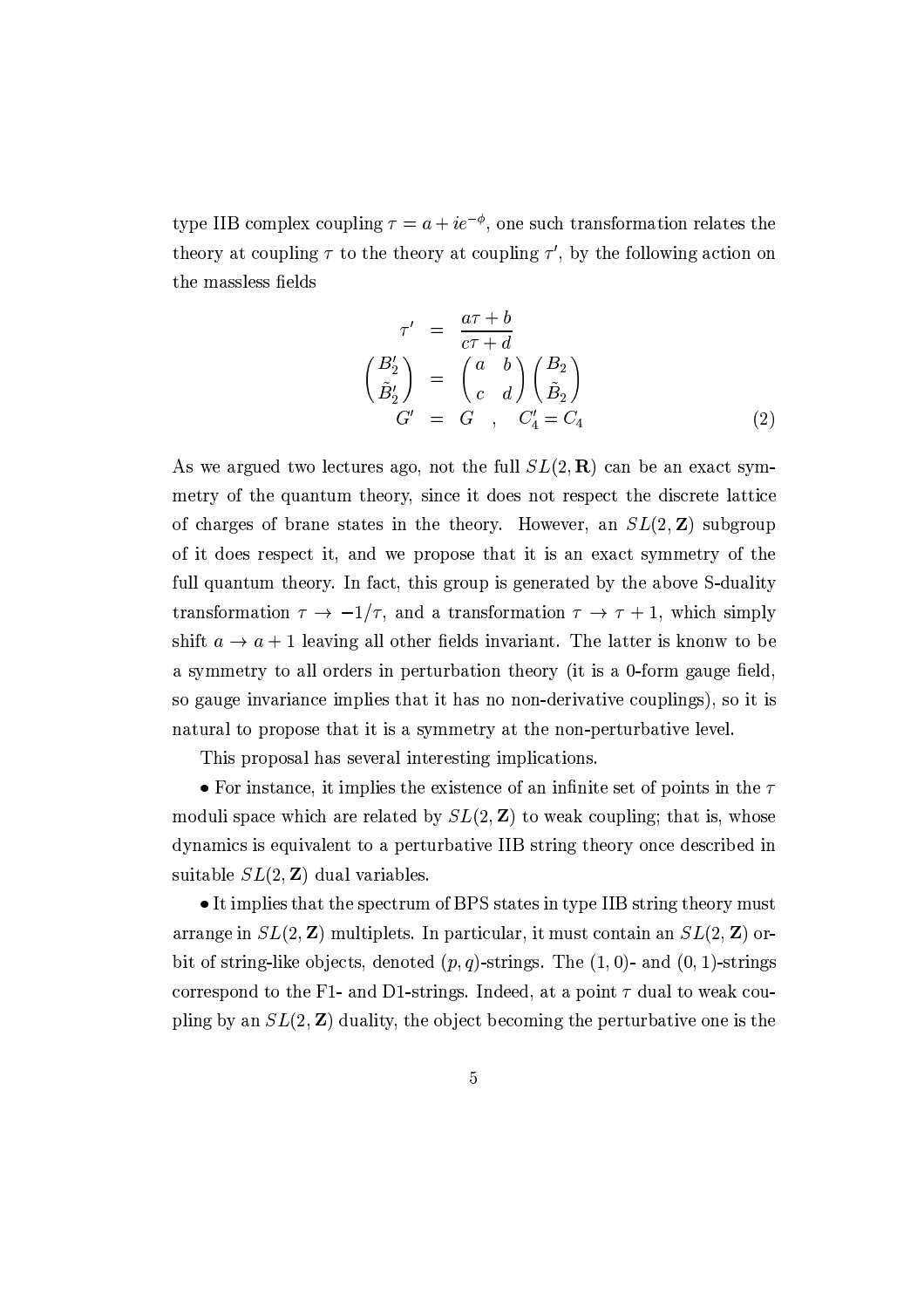$(p, q)$ -string related to the F1-string by the same  $SL(2, \mathbb{Z})$ -transformation. Similarly we have  $(p, q)$  5-branes; in these cases the p, q labels transform under  $SL(2, \mathbb{Z})$  as a doublet, which means that a  $(p, q)$  object can be regarded as a bound state of  $p(1,0)$  objects and  $q(0,1)$  objects. There are also  $(p,q)$ 7-branes, but they have a more involved  $SL(2, \mathbb{Z})$  transformation rule and cannot be properly regarded as bound states of the 'elementary' solitons. The existence of these  $(p, q)$ -branes as supergravity solitons is guaranteed from the fact that  $SL(2, \mathbb{Z})$  is a subgroup of the supergravity symmetry group.

Toroidal compactification has been already discussed in the lecture on non-perturbative objects in string theory. So we refer the reader to the corresponding section.

### Type IIA and M-theory on  $S<sup>1</sup>$  $\bf{3}$

The original paper discussing this is [3]

### $3.1$ Strong coupling proposal

The type IIA theory strong coupling dynamics at low energies is dominated by the D0-branes, with a mass scale of  $M \simeq \alpha'^{-1/2} g_s^{-1}$ . There is no BPS string becoming light in the strong coupling regime, and this suggests that the strong coupling limit is *not* described by a string theory. Instead what one finds at strong coupling is that states with  $n$  D0-branes form an infinite tower of states, with massess  $M_n \simeq \frac{n}{g_s} M_s$ , which is becoming extremely light. This suggests that the strong coupling limit is a decompactification limit of some 11d theory.

Indeed, there exists and 11d supergravity theory with the correct amount of supersymmetry (32 supercharges), and which upon Kaluza-Klein compact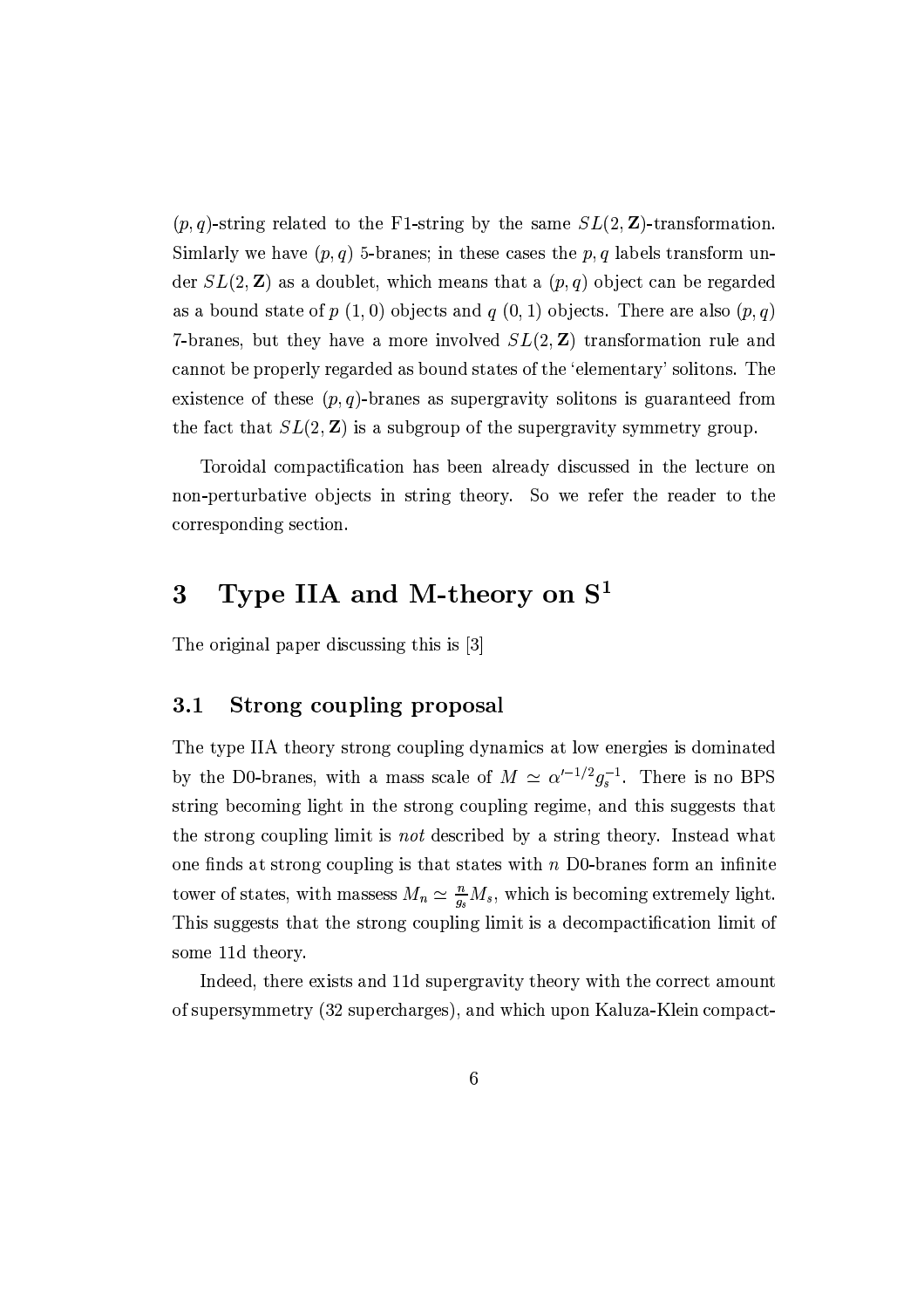ification on a circle of radius  $R$  leads to an effective theory (neglecting KK replicas of massless modes) given by 10d type IIA supergravity, with

$$
g_s = (M_{11}R)^{3/2} \tag{3}
$$

where  $M_{11}$  is the 11d Planck scale, and R is measured in the 11d metric.

More explictly, 11d supergravity is described by a metric  $G$ , a 3-form  $C_3$  and and 11d gravitino. The matching of massless 11d fields and massless type IIA 10d fields is

$$
G_{MN} \longrightarrow G_{\mu\nu}
$$
  
\n
$$
G_{\mu,10} \to A_{\mu}
$$
  
\n
$$
G_{10,10} \to \phi
$$
  
\n
$$
C_{MNP} \longrightarrow C_{\mu\nu\rho}
$$
  
\n
$$
C_{\mu\nu,10} \to B_{\mu\nu}
$$
  
\n
$$
\Psi_{M,\alpha} \longrightarrow \psi_{\mu\alpha}, \psi_{\mu\dot{\alpha}}, \psi_{10,\alpha}, \psi_{10,\dot{\alpha}}
$$
\n(4)

This suggests that type IIA at strong coupling is a new 11d quantum theory, whose low energy limit is 11d supergravity. The microscopic nature of this 11d theory is completely unknown (let us emphasize again that it it not a string theory), and it is simply called M-theory. The facts we know about M-theory are

• At low energies it reduces to 11d supergravity

• It contains  $1/2$  BPS states corresponding to a 2-brane and a 5-brane (denoted M2- and M5-brane). These can be constructed as BPS solutions of the 11d supergravity equations of motion, and argued to exist in the full microscopic theory (whatever it is) due to their BPS property.

• M-theory compactified on a circle of radius  $R$  is completely equivalent to full-fledged type IIA string theory at coupling  $g_s = (M_{11}R)^{3/2}$ .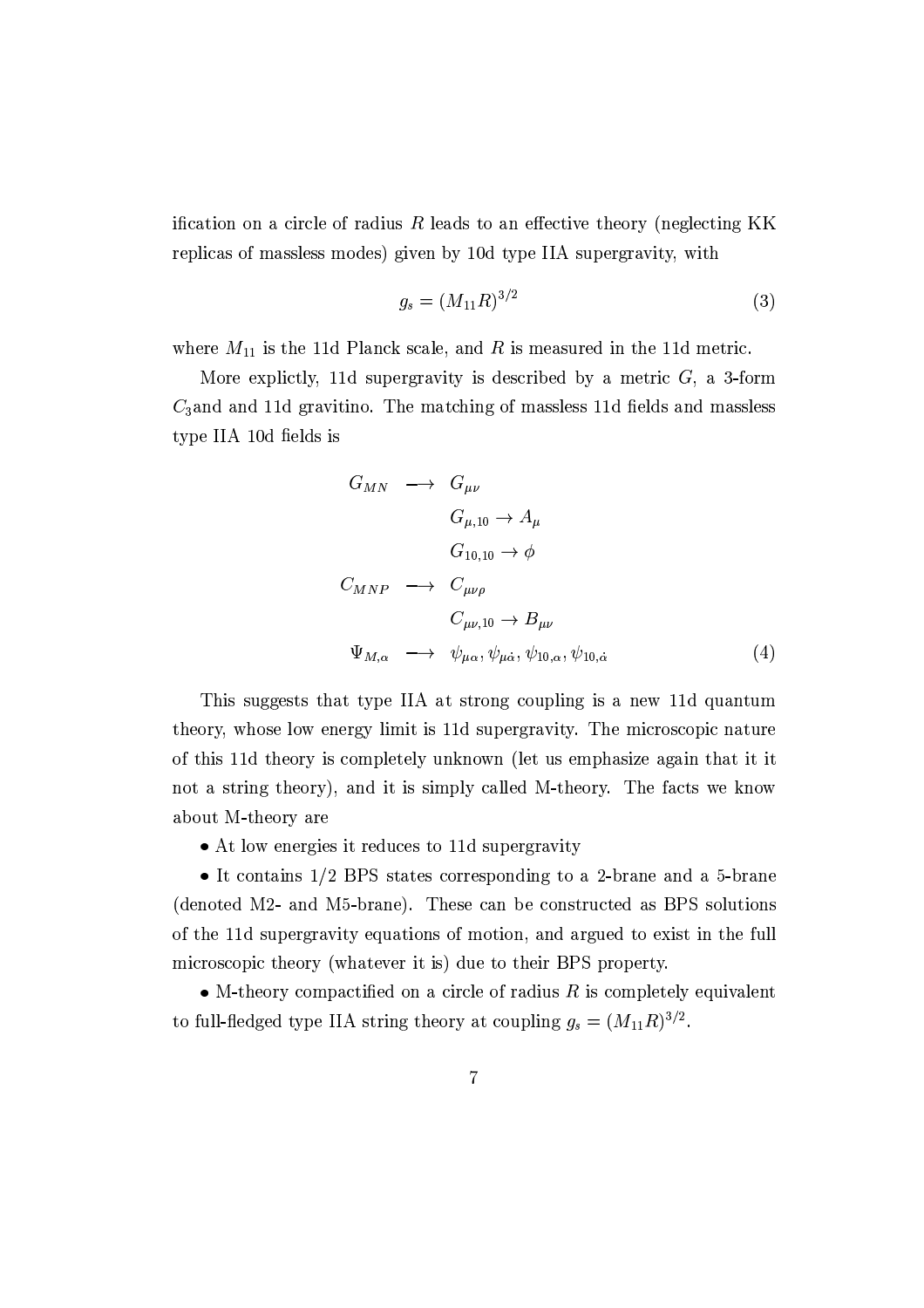It is interesting to point out that M-theory in 11d does not have any scalar field, and consequently does not have any dimensionless coupling constant. This means that there is no parameter which can be taken small to obtain a perturbative description, so the theory is intrinsecally non-perturbative. Once compactified on a circle, however, there is one dimensionless quantity  $M_{11}R$ , which can be taken small to lead to a perturbative theory: this is precisely perturbative type IIA string theory.

#### $3.2$ **Further comments**

Let us provide some additional support for the proposal. For instance there is a precise matching of BPS states in both theories, as follows  $1$ 

| IIA at $q_s \longleftrightarrow$ |                       | M-theory on $S^1$ of radius R                                            |
|----------------------------------|-----------------------|--------------------------------------------------------------------------|
|                                  |                       | D0-branes $\longleftrightarrow$ KK momenta of 11d supergravity multiplet |
| F1                               | $\longleftrightarrow$ | wrapped M2                                                               |
| D <sub>2</sub>                   | $\longleftrightarrow$ | unwrapped M2                                                             |
| D4                               | $\longleftrightarrow$ | wrapped M5                                                               |
| NS <sub>5</sub>                  |                       | unwrapped M5                                                             |
| D6                               |                       | Kaluza-Klein monopole                                                    |

The tensions of these objects agree completely, and it is possible to show that they have equivalent world-volume field theories. In particular one can show that the worldvolume theory of an M2-brane wrapped on  $S^1$  reduces to the world-sheet theory of a fundamental type IIA string.

We would like to mention that the M-theory proposal implies very interesting properties for the D0-branes, since they are, from an 11d viewpoint,

<sup>&</sup>lt;sup>1</sup>The D8-brane is however a bit problematic, since it is a source of the type IIA mass parameter, and there is no 11d version of supergravity which reduces to massive IIA theory. This is in a sense an open issue.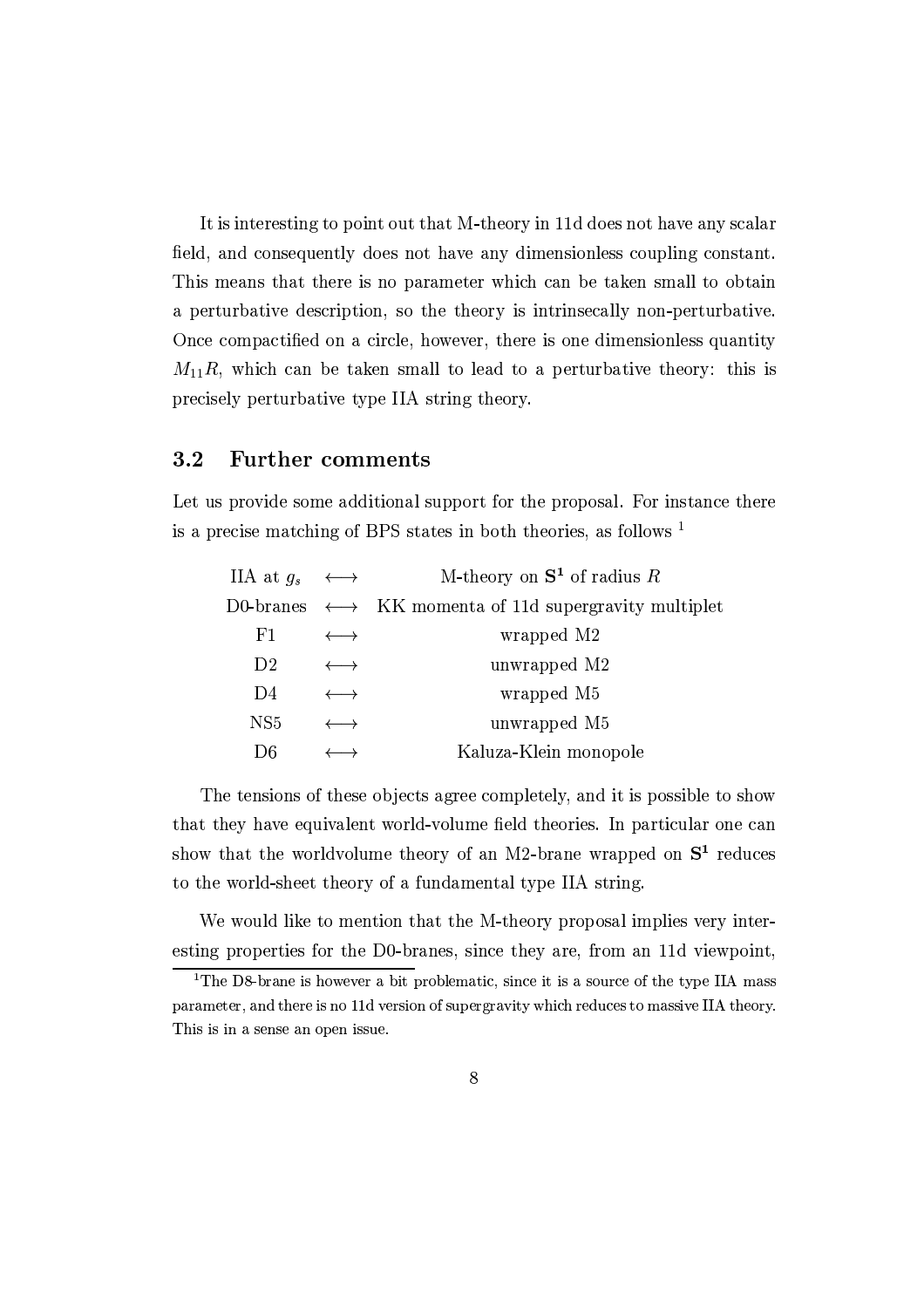simply 11d gravitons (and partners) with non-zero momentum along the circle. For instance, a 11d graviton with  $n$  units of momentum is not the same state as  $n$  11d gravitons with 1 unit of momentum each, although the have the same mass and charge. This implies that there should exist a bound states of n D0-branes (with zero binding energy) in type IIA theory. Moreover, scattering of this kind of states should reproduce the supergravity interactions in 11d!

This line of though has led to a proposal to define microscopically Mtheory, known as the M(atrix) theory proposal [4]. It is based on describing the complete dynamics of 11d M-theory from the world-line gauge theory on stacks of D0-branes. This is a 1d quantum mechanics of  $U(n)$  gauge fields, and its partners under the 16 unbroken supersymmetries (9 scalars and fermions). In this description, spacetime arises as the moduli space of scalars in the 1d theory; 11d gravitons are bound states in this quantum mechanics system; scattering of supergravity modes in 11d is recovered by interactions of wavepackets of bound states.

M(atrix) theory has led to very interesting results in 11d and in compactifications preserving enough supersymmetry (toroidal compactifications, etc). However, difficulties have typically arisen in trying to study more involved situations with less supersymmetry.

### M-theory on  $T^2$  vs type IIB on  $S^1$  $\overline{4}$

The original discussion is in [5].

There must be a direct link between M-theory compactified on  $T^2$  and type IIB compactified on  $S^1$ . This can be seen by regarding M-theory on  $T^2$ as type IIA on  $S^1$  and performing a T-duality to type IIB on (a T-dual)  $S^1$ .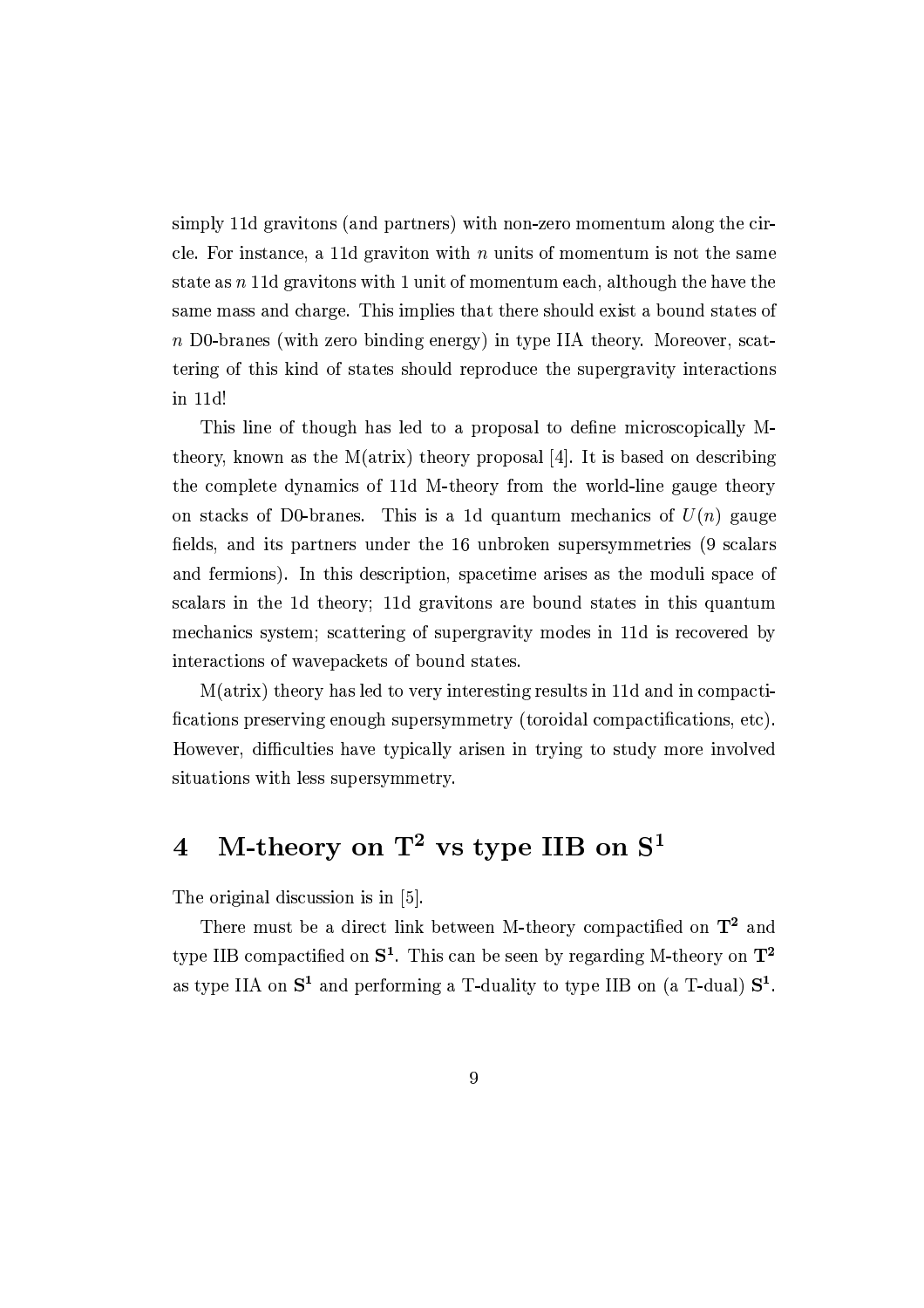

Figure 3: Complex structure parameter and area of a two-torus.

| 11d |                             |                                     | М                           |
|-----|-----------------------------|-------------------------------------|-----------------------------|
|     |                             |                                     | $\downarrow$ S <sup>1</sup> |
| 10d | ПB                          |                                     | IIA/M                       |
|     | $\downarrow$ S <sup>1</sup> |                                     | $\downarrow$ S <sup>1</sup> |
| 9d  | ĦВ                          | $\stackrel{T}{\longleftrightarrow}$ | IIA/M                       |

We can perform the matching of both theories even when the circles are not small, and propose they are equivalent, with the following relations.

Moduli: The  $\tau$  complex coupling of type IIB theory matches with the complex structure parameter of the M-theory  $\mathbf{T}^2$ ,  $\tau = \frac{R_1}{R_2}e^{i\theta}$  (see figure 3). The radius R of the IIB  $S^1$  is related to the area of the M-theory  $T^2 A = R_1 R_2$ by  $M_{11}^3 A = 1/R$ .

Duality groups: The  $SL(2, \mathbb{Z})$  duality group of type IIB theory (already present in 10d) matches the  $SL(2, \mathbb{Z})$  invariance group of the  $\mathbf{T}^2$  geometry, corresponding to large diffeomorphisms of  $\mathbf{T}^2$ . This is hence a nice geometric interpretation for the IIB self-duality group.

BPS states: Let us give some examples on the matching of BPS states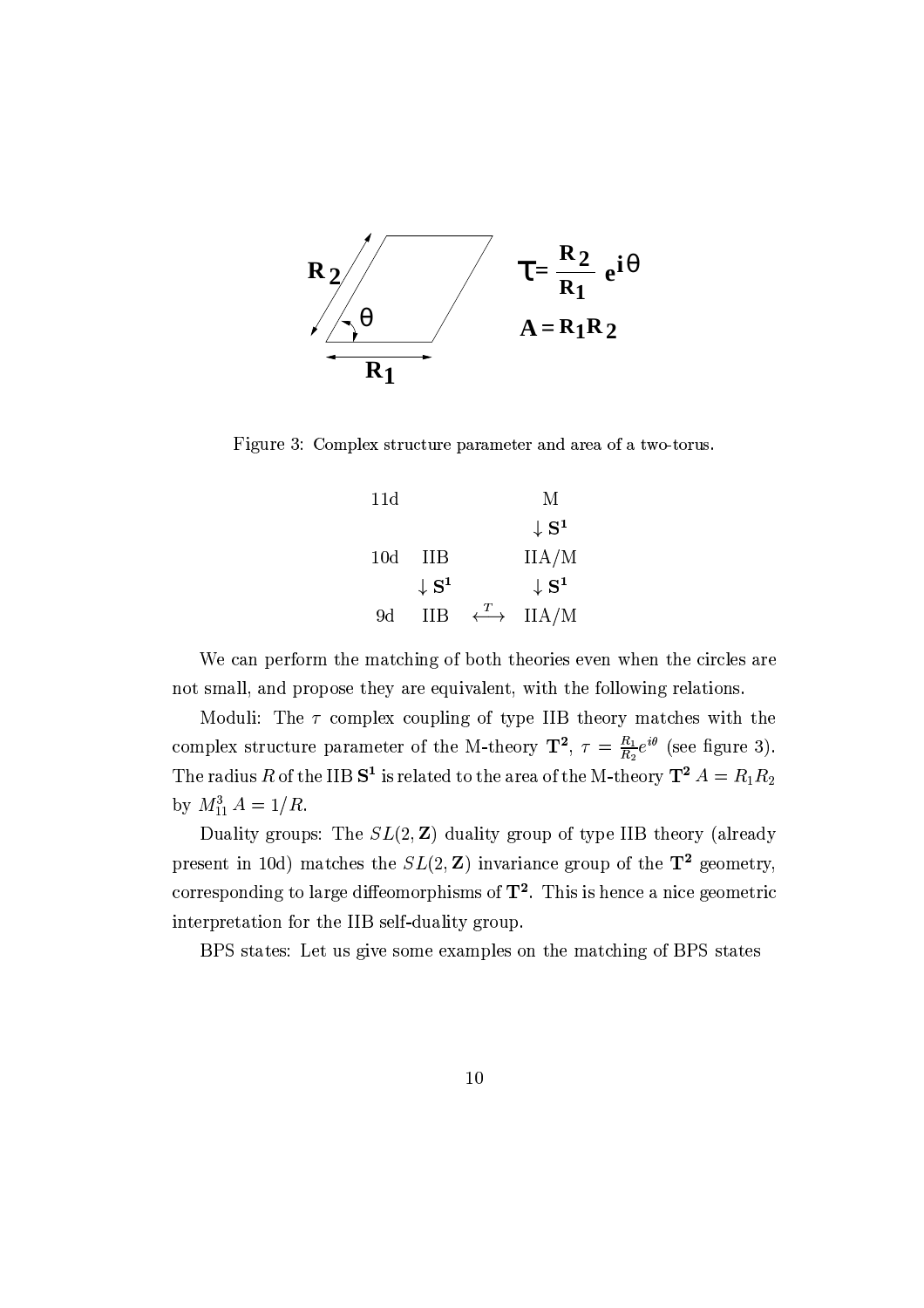|                       | M-theory on $T^2$                              |  |
|-----------------------|------------------------------------------------|--|
| $\longleftrightarrow$ | M2 wrapped on $(p, q)$ cycle in $\mathbf{T}^2$ |  |
|                       | KK momentum of 11d sugramultiplet              |  |
|                       | along $(p, q)$ direction                       |  |
| $\longleftrightarrow$ | M2 wrapped on $T^2$                            |  |
| $\longleftrightarrow$ | M5-brane wrapped on $(p, q)$ cycle             |  |
| $\longleftrightarrow$ | KK-monopole with isometry along $(p, q)$       |  |
| $\longleftrightarrow$ | M5 wrapped on $\mathbf{T}^2$                   |  |
|                       | unwrapped M2                                   |  |
|                       |                                                |  |

The tensions of all objects agree, and they have equivalent world-volume theories.

Hence type IIB on  $S^1$  with radius R and coupling  $\tau$  is equivalent to Mtheory on a  $\mathbf{T}^2$  with complex structure  $\tau$  and area  $A \simeq 1/R$ . In particular notice that the decompactified 10d type IIB string theory can be obtained by taking M-theory on a  $T^2$  in the limit of vanishing area. In this limit, a tower of light states arises from M2-branes wrapped on  $\mathbf{T}^2$ , these are interpreted as the KK modes on the  $S<sup>1</sup>$  of the dual IIB theory, which is in the decompactification limit.

### Type I  $/$   $SO(32)$  heterotic duality  $\overline{5}$

See  $[3]$  and  $[6]$ .

### Strong coupling of Type I theory  $5.1$

In 10d type I theory at strong coupling, the lightest mass scale is set by the D1-branes, with  $M \simeq \alpha'^{-1/2} g_s^{-1/2}$ . This suggests that the strong coupling behaviour is controlled by a string, and that the strong coupling limit may correspond to a dual string theory.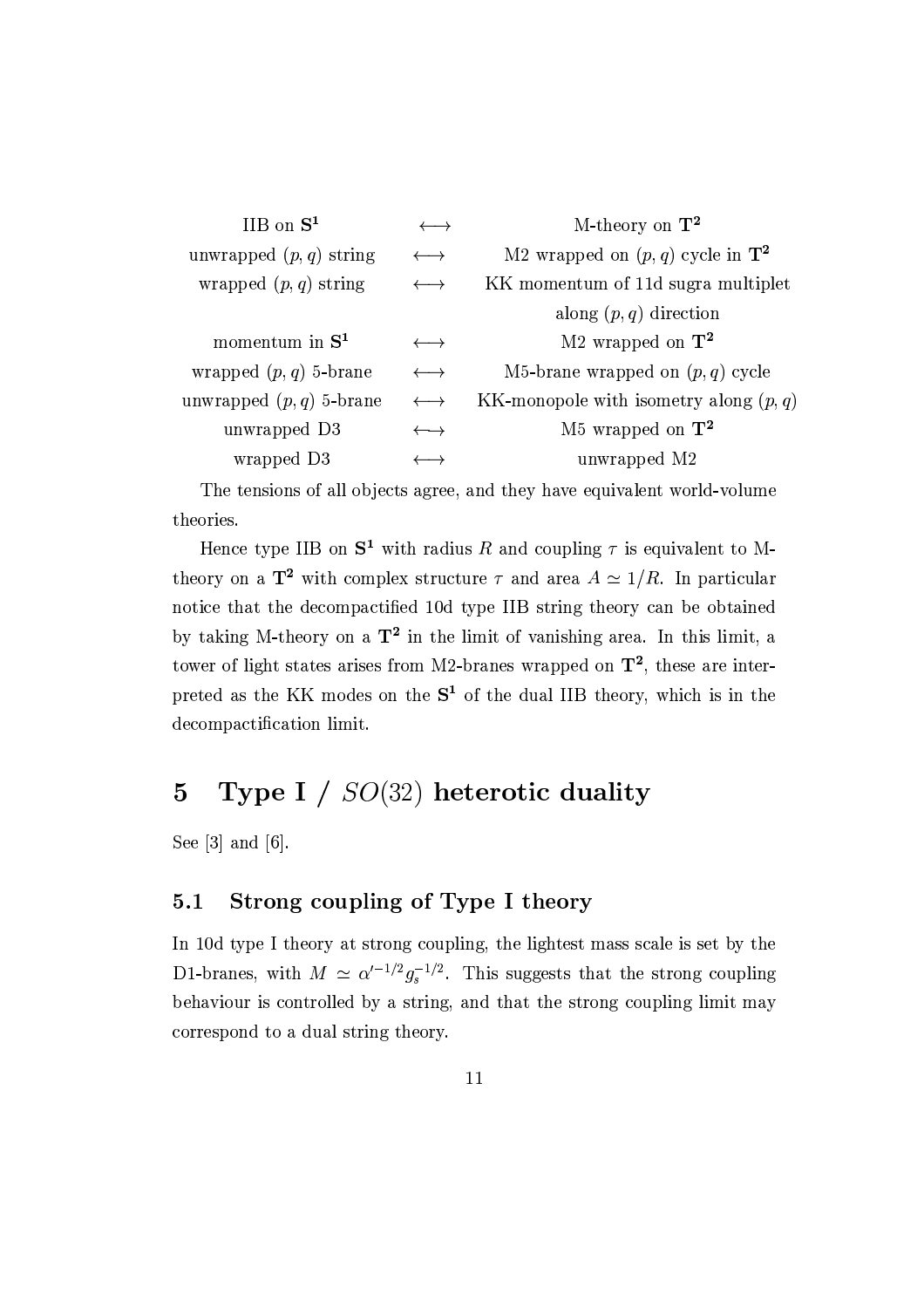From the amount of supersymmetry, the dual string theory could be a dual type I theory, or a dual  $SO(32)$  or  $E_8 \times E_8$  heterotic theory. However, the D1-string of the original theory is BPS, so the dual string theory should have an F1 BPS state. This is not present in type I theory, so the strong coupling dynamics cannot correspond to a dual type I theory. Out of the two heterotic theories, the fact that the  $SO(32)$  heterotic has the same gauge group as type I theory suggests that it is the correct candidate to describe the strong coupling limit of type I.

In fact, restricting to low energies, the low energy supergravity action for type I and  $SO(32)$  heterotic theories is the same, up to redefinitions of the fields, as follows.

$$
\phi_{\text{typeI}} = -\phi_{\text{het.}} \rightarrow (g_s)_{\text{het}} = 1/(g_s)_{\text{typeI}} \tag{5}
$$
\n
$$
G_{\text{typeI}} = e^{-\phi_{\text{het.}}} G_{\text{het.}}, \quad (A_{SO(32)})_{\text{typeI}} = (A_{SO(32)})_{\text{het.}}, \quad (H_{3,RR})_{\text{typeI}} = (H_3)_{\text{het.}} \tag{5}
$$

This suggest that the type I theory at coupling  $g_s$  is exactly equivalent to the  $SO(32)$  heterotic at coupling  $1/g_s$ . And in particular that the strong coupling limit of type I theory is described by a weakly coupled  $SO(32)$ heterotic string theory, and viceversa.

#### $5.2$ **Further comments**

#### $5.3$ **Additional support**

We would like to mention additional evidence supporting this proposal.

• The D1-branes in the original type Itheory are the fundamental strings of the dual heterotic theory. Therefore the type I D1-brane 2d world-volume theory should be of the same kind as that of a fundamental  $SO(32)$  heterotic string. In fact, D-brane worldvolume spectra were computed in previous lecture. For a D1-brane, in the 11 sector we have an  $O(1) = \mathbb{Z}_2$  gauge symmetry,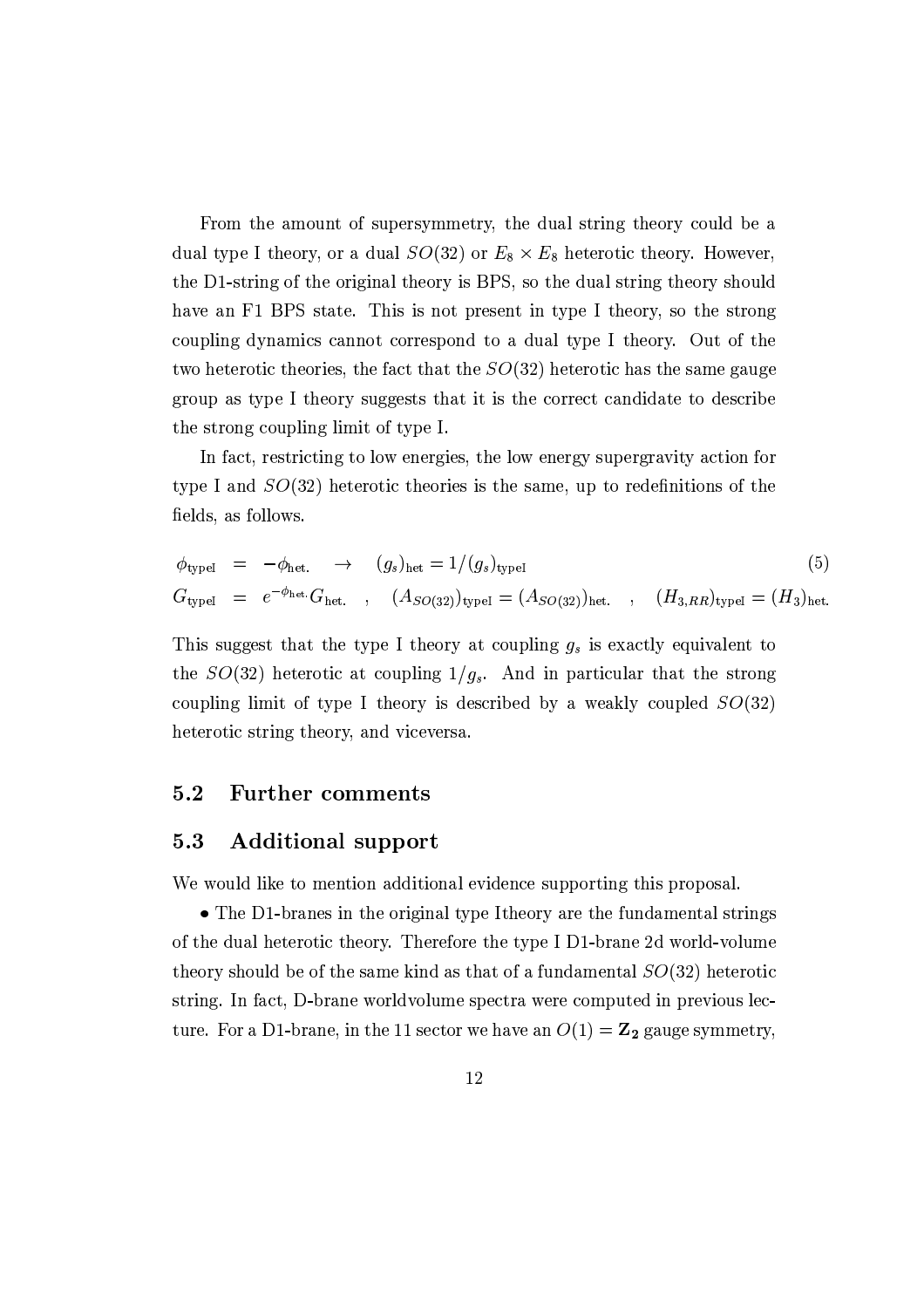8 2d real scalars  $X^{i}(\sigma^1, \sigma^2)$  in the  $8_V$  of the transverse  $SO(8)$  Lorentz group, and 8.2d rightmoving chiral fermions  $\Theta^{\alpha}(\sigma^1 - \sigma^2)$ , transforming in the  $8_C$  of  $SO(8)$ . In addition in the 19 and 91 sectors we have 32 2d left-moving chiral fermions  $\lambda^I(\sigma^1 + \sigma^2)$ , singlets under the Lorentz  $SO(8)$  and transforming in the fundamental of the  $SO(32)$  spacetime group. This is precisely the 2d field content of a heterotic fundamental string in the Green-Schwarz formalism. The fact that it is the  $SO(32)$  follows from the fact that the fermions  $\lambda^I$  are odd under the Z<sub>2</sub> gauge symmetry, and so in building gauge invariant states of the 2d theory they suffer a GSO projection acting in the same way on the 32 2d internal fermions.

• The BPS states of both theories agree. For instance

type I at 
$$
g_s
$$
  $SO(32)$  Heterotic at  $g'_s = 1/g_s$   
\nD1  $\longleftrightarrow$  F1  
\nD5  $\longleftrightarrow$  NS5

We would like to conclude with a comment. The  $SO(32)$  heterotic theory contains massive states in the spinor representation of  $SO(32)$ , of dimension  $2^{15}$ . They correspond to states with internal 16d momentum

$$
P = \frac{1}{2}(\pm, \dots, \pm)
$$
 with even number of minus signs. (6)

These states are non-BPS, but are stable due to charge conservation (there are no states lighter than them with the same charge). A prediction of heterotic/typeI duality is that states with those quantum numbers exist in type I theory. These do not appear in perturbative type I theory, or in the non-perturbative BPS states. In the lecture on stable non-BPS D-branes we will discuss the nature of these objects.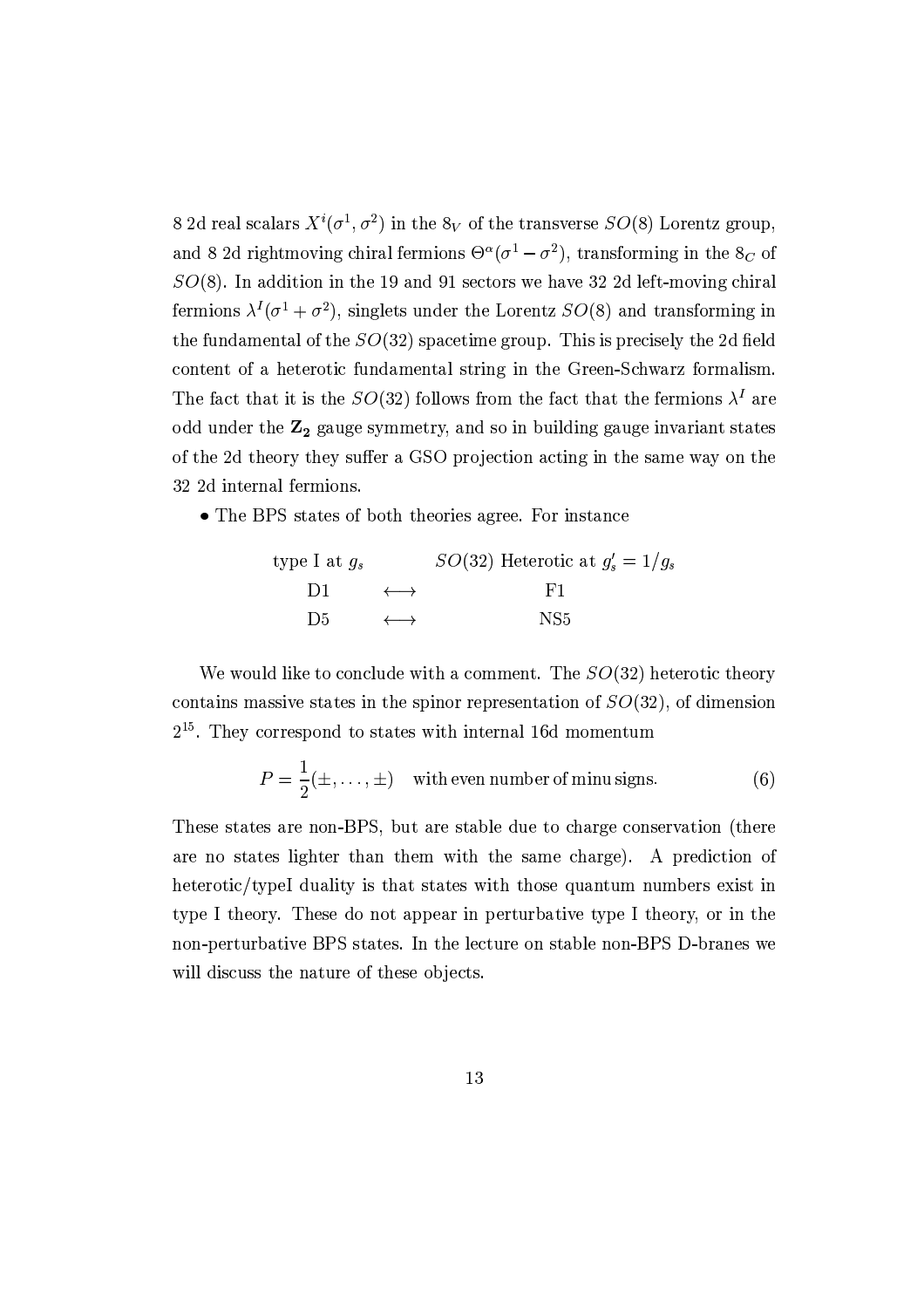### M-theory on  $S^1/Z_2$  /  $E_8 \times E_8$  heterotic 6

The strong coupling limit of the  $E_8 \times E_8$  heterotic is difficult to analyze directly, as we will understand later on. It is somewhat easier (although highly non-trivial) to derive it starting from the discussion of compactifications of M-theory in the unique compact 1d space which is not the circle: the interval. The discussion follows the original paper [7] (wee [8] for more advanced discussions).

#### $6.1$ Horava-Witten theory

Consider the compactification of M-theory on  $S^1$ , modded out by a  $\mathbb{Z}_2$  action, with generator acting by

$$
\theta: x^{10} \to -x^{10}
$$
  

$$
C_3 \to -C_3
$$
 (7)

which is a symmetry of the theory (at least at the supergravity level, so we are assuming implicitly this to be a symmetry of microscopic M-theory). The action on  $C_3$  is required so that the term in the 11d supergravity action  $\int_{11d} C_3 \wedge G_4 \wedge G_4$  (with  $G_4 = dC_3$ ) is invariant.

The quotient space is an interval (see figure 4), so that spacetime has two 10d boundaries sitting at  $x^{10} = 0, \pi R$ .

It is important to understand the we do not have a microscopic description of M-theory, and such a description would be required to construct an orbifold of M-theory from first principles. This is because at the fixed points of the orbifold (the boundaries of spacetime) there may be additional states which are not obtained simply from the effective field analysis. They would be the analogues of twisted sectors in string theory constructions. We will not be able to obtaine these states from first principles, but happily the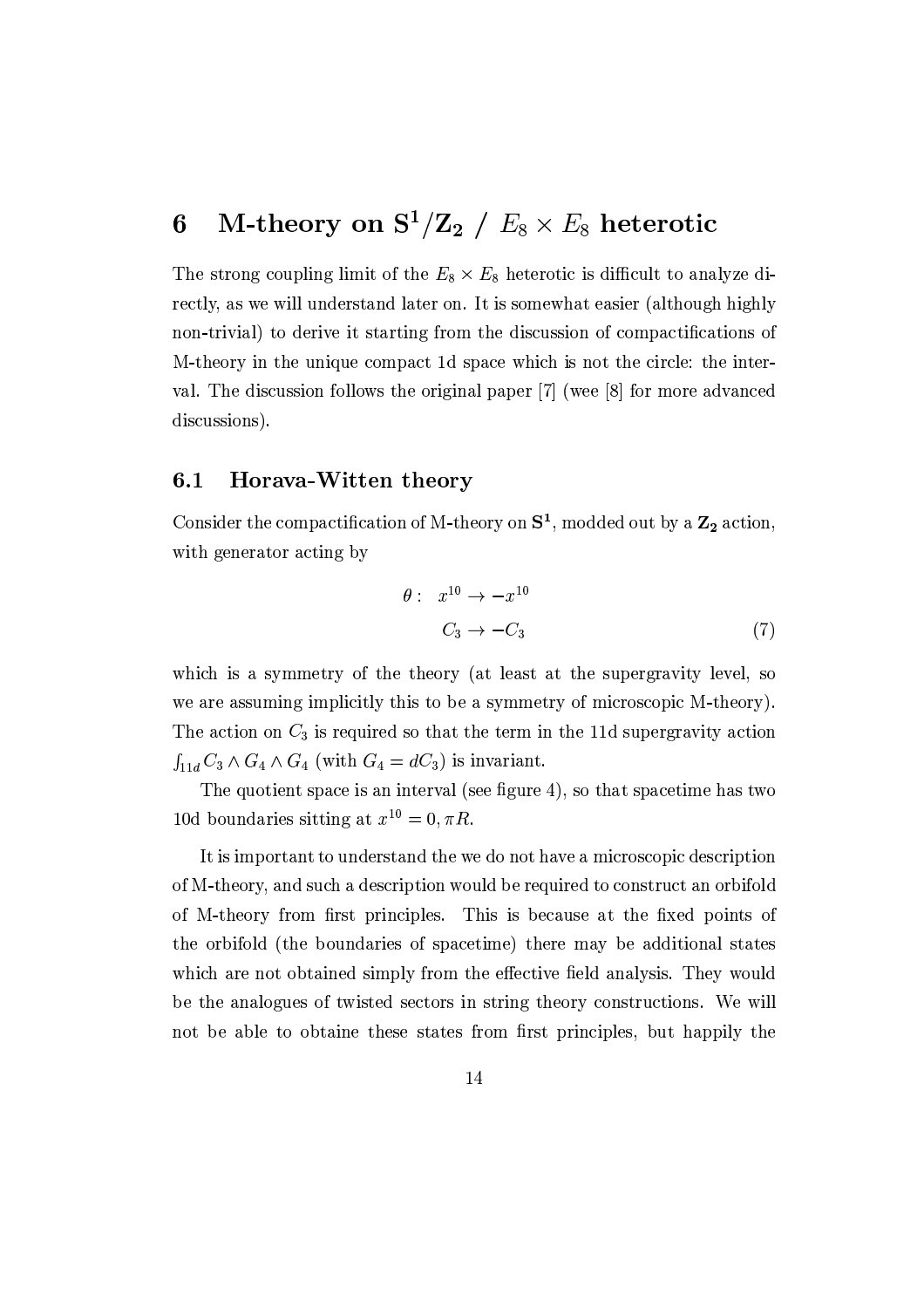

Figure 4: The quotient of a circle by a reflection under a diameter is an interval  $I = S^1/Z_2.$ 

consistency condition of cancellation of anomalies will be enough to show that the existence of these states, and their precise spectrum.

Let us start constructing the orbifold. We expect that the 10d theory will contain a sector given by the  $Z_2$  invariant states in the compactification of M-theory on  $S^1$  (this is the analogue of the untwisted sector in string theory orbifolds). Ignoring KK replicas, we have

| 11 field          | 10 field                                                                             | $\mathbf{Z}_2$ parity | Surviving field                            |
|-------------------|--------------------------------------------------------------------------------------|-----------------------|--------------------------------------------|
| $G_{MN}$          | $G_{\mu\nu}$                                                                         |                       | $G_{\mu\nu}$                               |
|                   | $G_{\mu,10} \rightarrow A_{\mu}$                                                     |                       |                                            |
|                   | $G_{10,10} \rightarrow \phi$                                                         |                       | Ø                                          |
| $C_{MNP}$         | $C_{\mu\nu\rho}$                                                                     |                       |                                            |
|                   | $C_{\mu\nu,10} \rightarrow B_{\mu\nu}$                                               |                       | $B_{\mu\nu}$                               |
| $\Psi_{M,\alpha}$ | $\psi_{\mu\alpha}, \psi_{\mu\dot{\alpha}}, \psi_{10,\alpha}, \psi_{10,\dot{\alpha}}$ |                       | $\psi_{\mu\alpha}, \psi_{10,\dot{\alpha}}$ |

The content of massless 10d surviving fields is exactly that of 10d  $\mathcal{N}=1$ supergravity. This content is chiral, and leads to 10d anomalies, hence the theory as it stands is inconsistent.

If M-theory is consistent at the quantum level it should lead to an additional set of states. Moreover, one can check that from the 11d viewpoint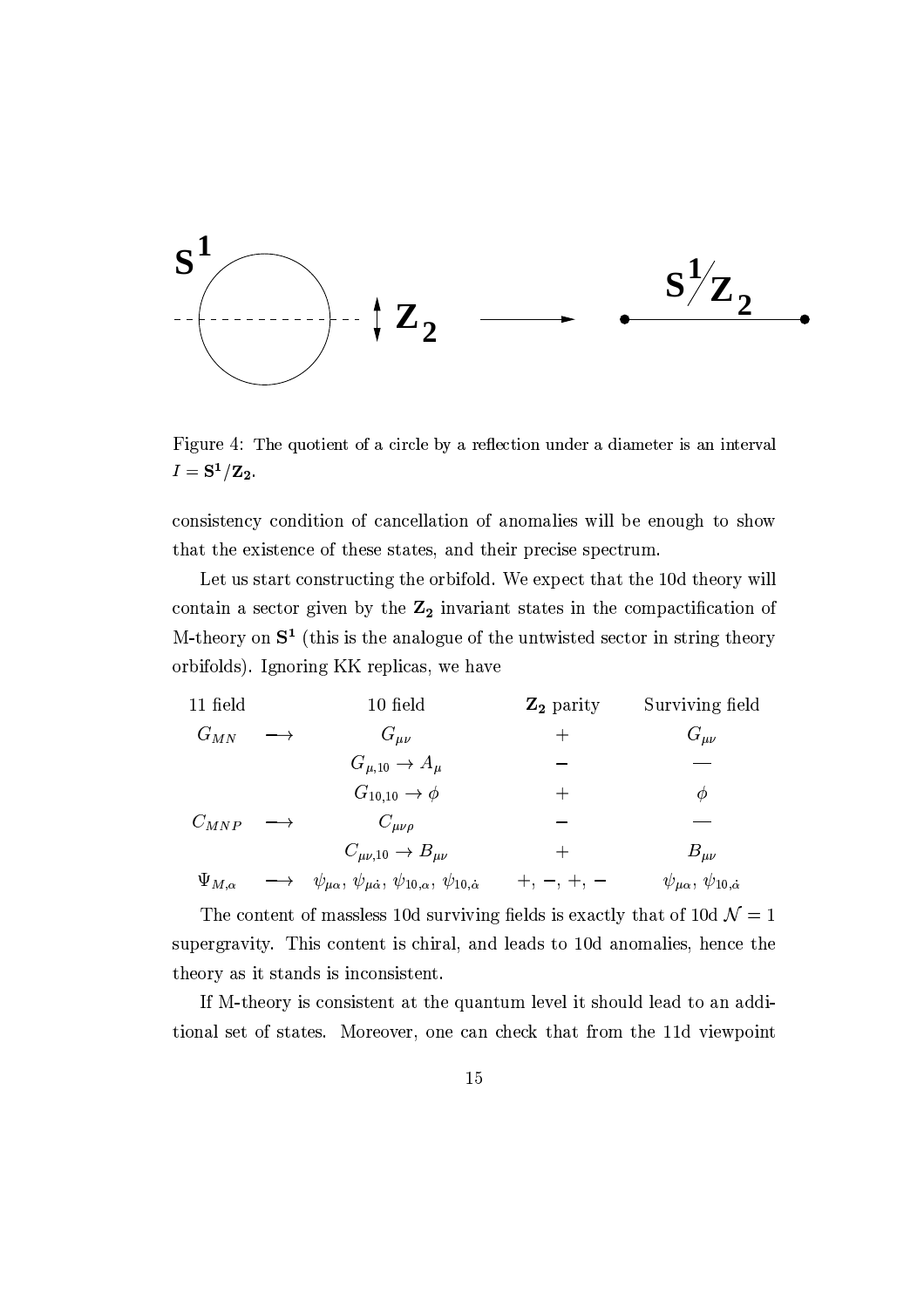the anomalies are localized on the 10d fixed locus of the orbifold. This is because in the bulk of the spacetime away from the boundaries the local dynamics is still described by 11d M-theory, which is non-chiral, while it is at the boundaries that the orbifold projection introduces chirality. The new fields cancelling the anomaly must be localized on the orbifold fixed points, as expected.

From our discussion of anomalies in heterotic theories, we know that there are two possible sets of fields that can cancel (in a very miraculous way) the anomaly of the 10d  $\mathcal{N}=1$  supergravity multiplet. One of them is a 10d  $\mathcal{N}=1$  SO(32) vector multiplet, and the other is a 10d  $\mathcal{N}=1$   $E_8\times E_8$  vector multiplet. Clearly only the later set of fields can be split into two fixed points and cancel the two sources of anomaly, so they provide the only candidate set of multiplets that M-theory must contain in order to lead to a consisten compactification.

That is, compactification of M-theory on the interval  $S^1/Z_2$  contains one  $E_8$  10d  $\mathcal{N}=1$  vector multiplet at each of the two 10d boundaries of spacetime, see figure 5. This is known as Horava-Witten theory or Horava-Witten compactification of M-theory.

Notice that the final theory has the same massless spectrum as the  $E_8\times E_8$ heterotic theory. Moreover, the effective action of both theories is determined by supersymmetry, and agrees if the heterotic string coupling constant and the M-theory radius are related by  $g_s = (M_{11}R)^{3/2}$ . It is then natural to propose that the  $E_8 \times E_8$  heterotic string theory at coupling  $g_s$  is completely equivalent to M-theory on  $S^1/Z_2$  with radius R, related to  $g_s$  as above.

The strong coupling regime of the  $E_8 \times E_8$  heterotic string theory corresponds to the large radius limit of the M-theory compactification. We can now understand why it is difficult to determine directly the strong coupling regime directly. The sign of the opening up of the extra dimension is the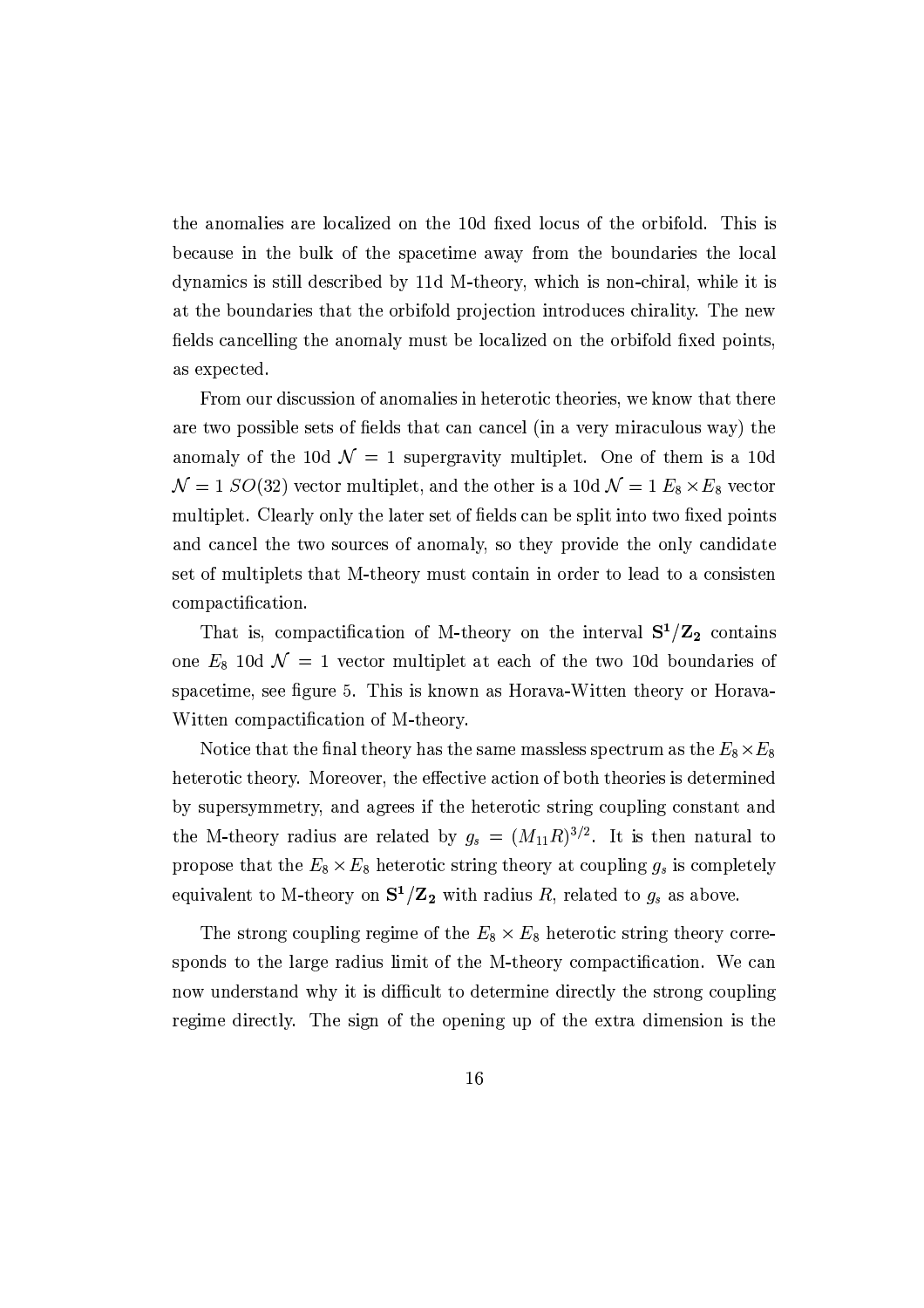

Figure 5: The strong coupling description of  $E_8 \times E_8$  heterotic involves the compatification of M-theory on a space with two 10d boundaries. Gravity propagates in 11d, while gauge interactions are localized on the 10d subpaces at the boundaries.

appearance of KK momentum modes, but these are not BPS states, due to the Z<sub>2</sub> projection in M-theory language: the gauge boson that would carry the charge of these states is projected out by  $Z_2$ ; equivalentely, momentum is not a conserved charge due to violation of translational invariance in the  $S<sup>1</sup>$  due to the existence of preferred points (the orbifold fixed points).

#### $6.2$ **Additional support**

We can also match BPS states in the two theories, as follows

 $E_8 \times E_8$  heterotic at  $g_s$  M-theory on  $S^1/\mathbb{Z}_2$  at R  $\longleftrightarrow$  wrapped M2 (see fig. 6)  $F1$ NS<sub>5</sub>  $\longleftrightarrow$ unwrapped M5

Notice that other states in M-theory on  $S_1$ , which are projected out by Z<sub>2</sub> (like a warpped M5-branes, or an unwrapped M2-branes) are correctly absent in heterotic theory.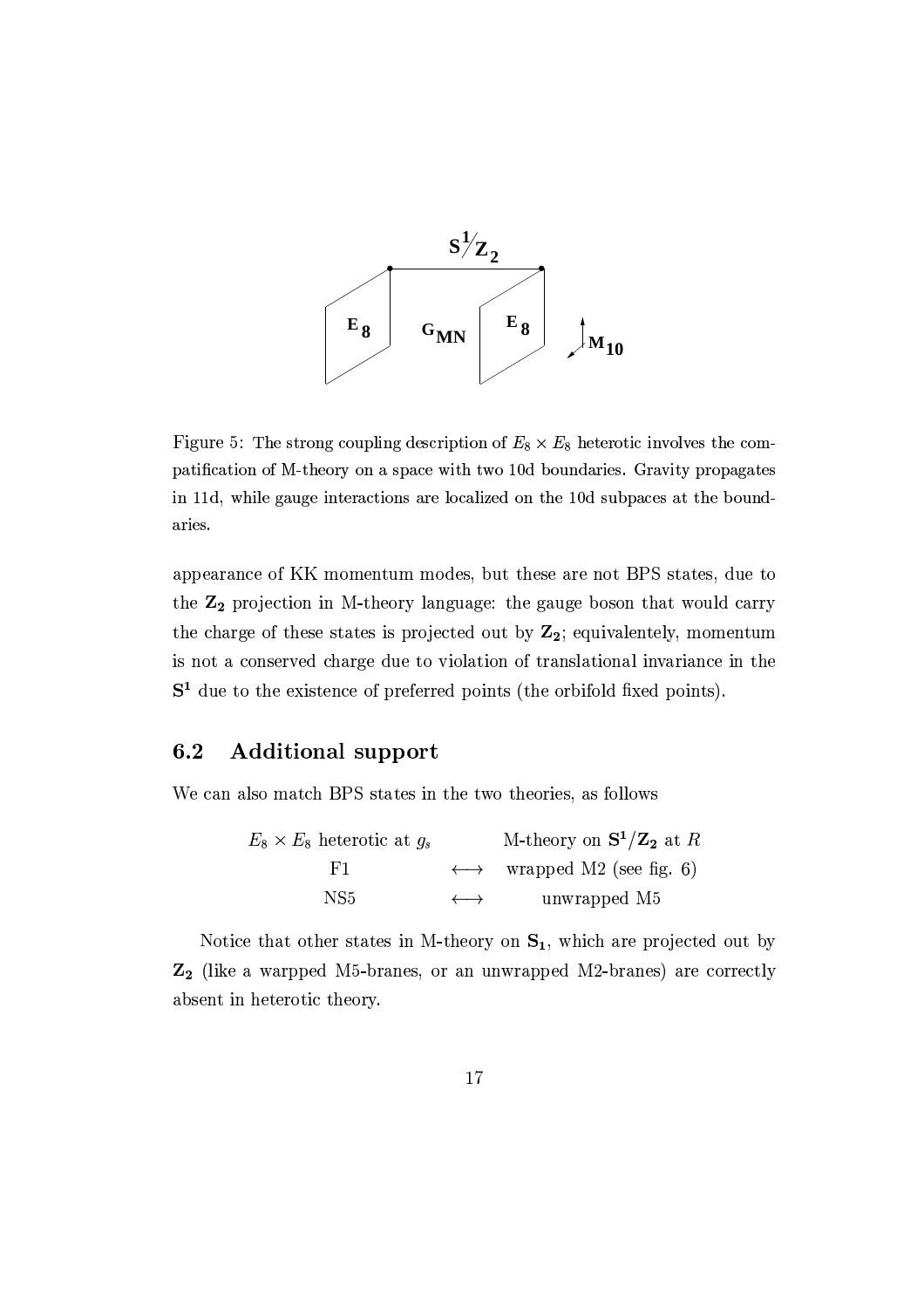

Figure 6: The fundamental heterotic string arising in the Horava-Witten viewpoint from a M-theory M2-brane stretched along the interval. Note that it knows about the existence of the two  $E_8$ 's, thus explaining why the heterotic string has (in the fermionic formulation) 2d fermions charged under the cartans of both group factors.

## $SO(32)$  het/typeI on  $S^1$  vs M-theory on  $S^1 \times$  $\overline{7}$  $({\bf S}^1/{\bf Z}_2)$

In this section we describe a relation between Horava-Witten theory compactified to 9d on a circle with type I theory. We will find that the type I picture in terms of D-branes, in a T-dual version, provides further insight into the appearance of the  $E_8$  gauge multiplets on the boundaries of the interval. See section 14.5 in  $[1]$ .

We consider the following chain of dualities

11d  
\n
$$
\begin{array}{cccc}\n & \text{M} & \text{M} \\
\downarrow \text{S}^1/\text{Z}_2 & & \\
10\text{d} & \text{type I} & \stackrel{S}{\longleftrightarrow} & SO(32) \text{ het} & E_8 \times E_8 / \text{HW} \\
& \downarrow \text{S}^1 & \downarrow \text{S}^1 & \downarrow \text{S}^1 \\
9\text{d type I'} & \stackrel{T}{\longleftrightarrow} & \text{type I} & \stackrel{\frown}{\longleftrightarrow} & SO(32) \text{ het} & \stackrel{T}{\longleftrightarrow} & E_8 \times E_8 / \text{HW}\n\end{array}
$$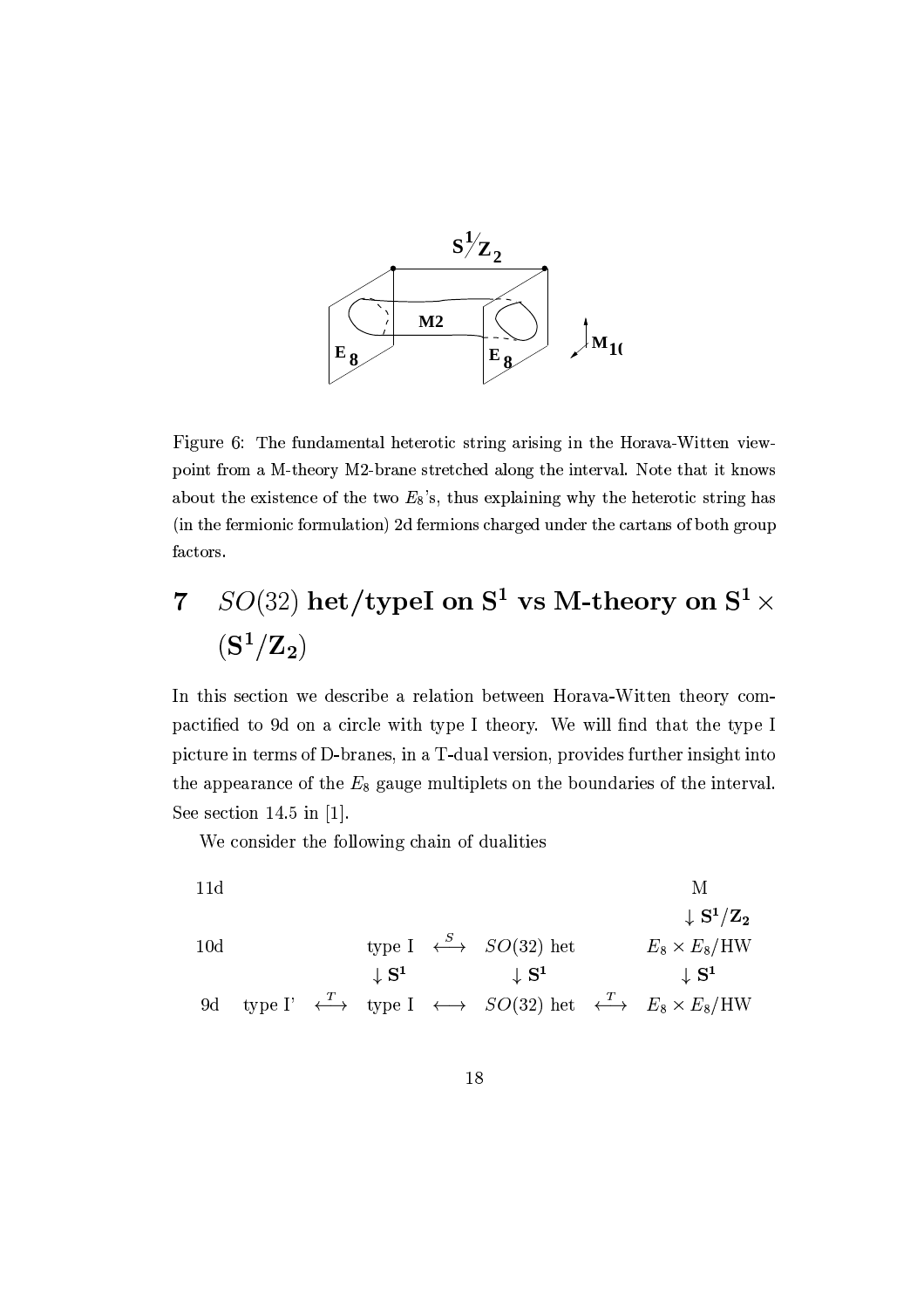Following the duality carefully allows to derive the Horava-Witten picture from type I' theory on  $S^1$ .

T-duality relates the 9d  $SO(32)$  and  $E_8 \times E_8$  heterotic theories if there are Wilson lines turned on, breaking the gauge group to  $SO(16)$  (see lecture on toroidal compactification of heterotic strings). We can now use the S-dual version of  $SO(32)$  heterotic theory, and relate type I on  $S^1$  with Wilson lines breaking to  $SO(16)^2$  with  $E_8 \times E_8$  heterotic theory.

In fact, it is more useful to use the T-dual of type I theory, namely type I' theory, where the Wilson lines correspond to D8-brane positions (see lecture on type I toroidal compactification). We are interested in locating 16 D8branes on top of each of the two O8-planes in the  $\Omega R$  quotient of type IIA on  $S^1$ , a configuration which leads to  $SO(16)^2$  gauge group.

Thus we have a relation between IIA modded out by  $\Omega R$ ,  $R: s^9 \rightarrow -x^9$ (with  $SO(16)$  gauge multiplets on top of each of the fixed points of R) and  $E_8 \times E_8$  theory (on  $S^1$  with Wilson lines breaking to  $SO(16)^2$ . We now only need to identify in type I' language what is the limit that corresponds to taking large  $S<sup>1</sup>$  radius and strong coupling in the heterotic side. It can be seen to correspond also to large radius and large coupling in type I' picture.

Recall now that in the bulk of the type I' theory, away form the O8planes, the local dynamics is that of type IIA theory. Since we are taking a strong coupling limit, a new dimension will open up (D0's are beoming light). lifting our configuration to M-theory. We recover a picture of M-theory on  $S^1/Z_2$  (and on large circle). At the same time, we should see our  $SO(16)$ gauge groups enhancing to  $E_8$ 's. Indeed this is the case: near the O8-planer there are stuck D0-branes (which cannot move off into the bulk), which lead to additional light particles (in vector multiplets) transforming in the chiral spinors representation 128 of  $SO(16)$  and enhancing the group to  $E_8$ <sup>2</sup>

 $2$ The open string sector of 08 and 80 strings leads to fermionic zero modes on the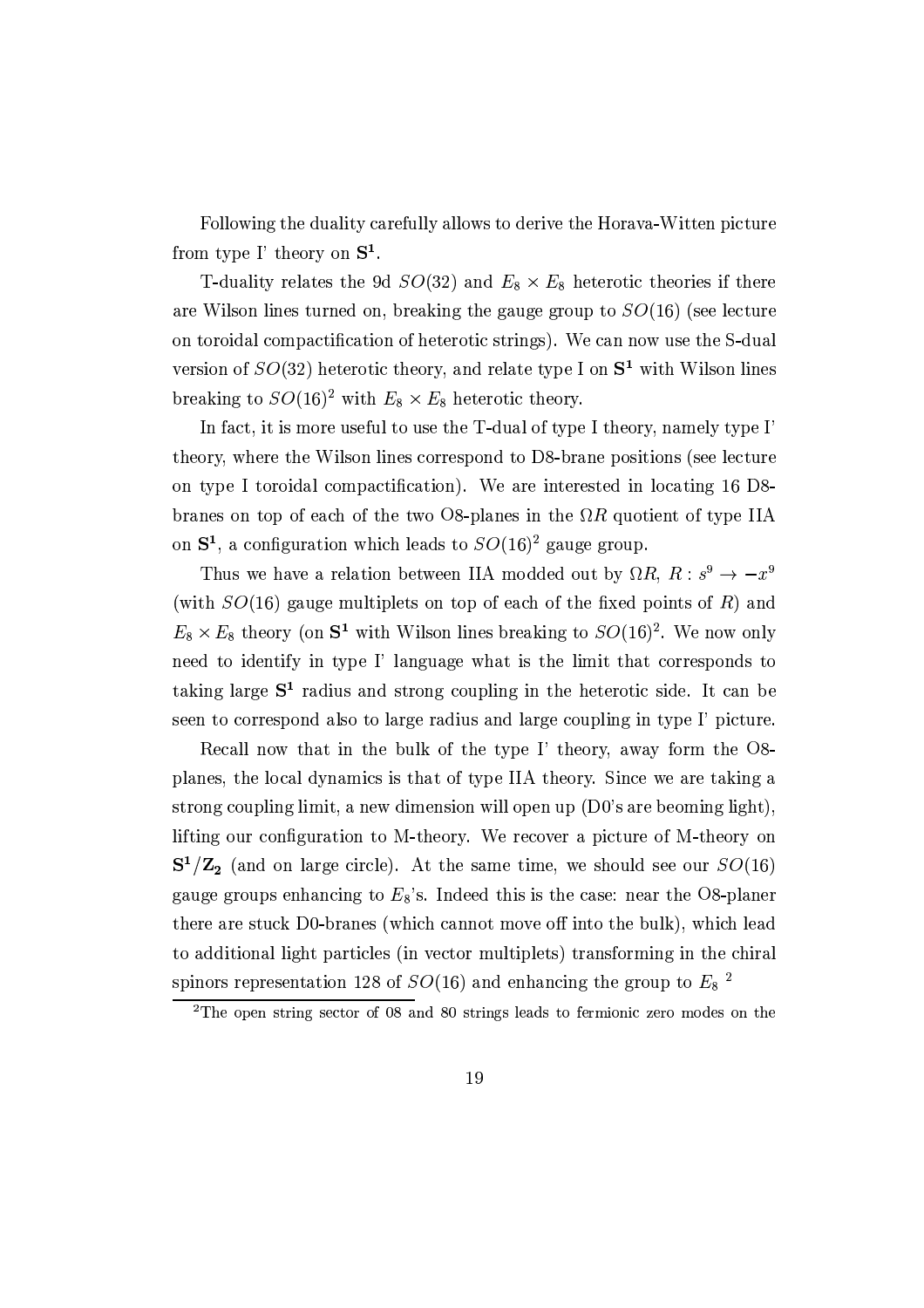The result is exactly the Horava-Witten picture. The advantage of the present approach is that it provides a more intuitive interpretation of the  $E_8$ gauge multiplets living on the boundaries of spacetime. The type I' picture has managed to make part of these multiplets perturbative and familiar.

Another additional advantage of the present picture is that is clarifies a little bit the role of D8-branes in the lift to M-theory, at least in this particular context. Another important feature of this picture is that it allows to understand some subtle details in the matching with heterotic string theory (namely the appearance of exceptional gauge symmetries), but these are beyond the scopes of these notes, see [6] for details.

### 8 **Final remarks**

As promised in the introduction, the study of strong coupling behaviour of string theory has enriched our picture of these theories, and shown they are all related in an intricate web of dualities, see figure 2. The duality web get even more intricate as we compactify in more involveld geometries.

We have learnt the lesson that different string theories are simply different perturbative limits of a unique underlying theory. This underlying theory has moreover a limit described by an 11d theory, which reduces at low energies to 11d supergravity.

The theory underlying all string theories and the 11d theory is sometimes referred to as M-theory as well, in a broad sense (M-theory is often used in a restricted sense to refer to the 11d theory underlying 11d supergravity).

D0-brane worldline, transforming in the representation 16 of  $SO(16)$ . In the quantum mechanics of these particles, quantization of the fermion zero modes implies these particles transform in the spinor representation; there is a  $\mathbb{Z}_2$  gauge symmetry on the D0-brane volume that forces us to project out on of the chiral representations.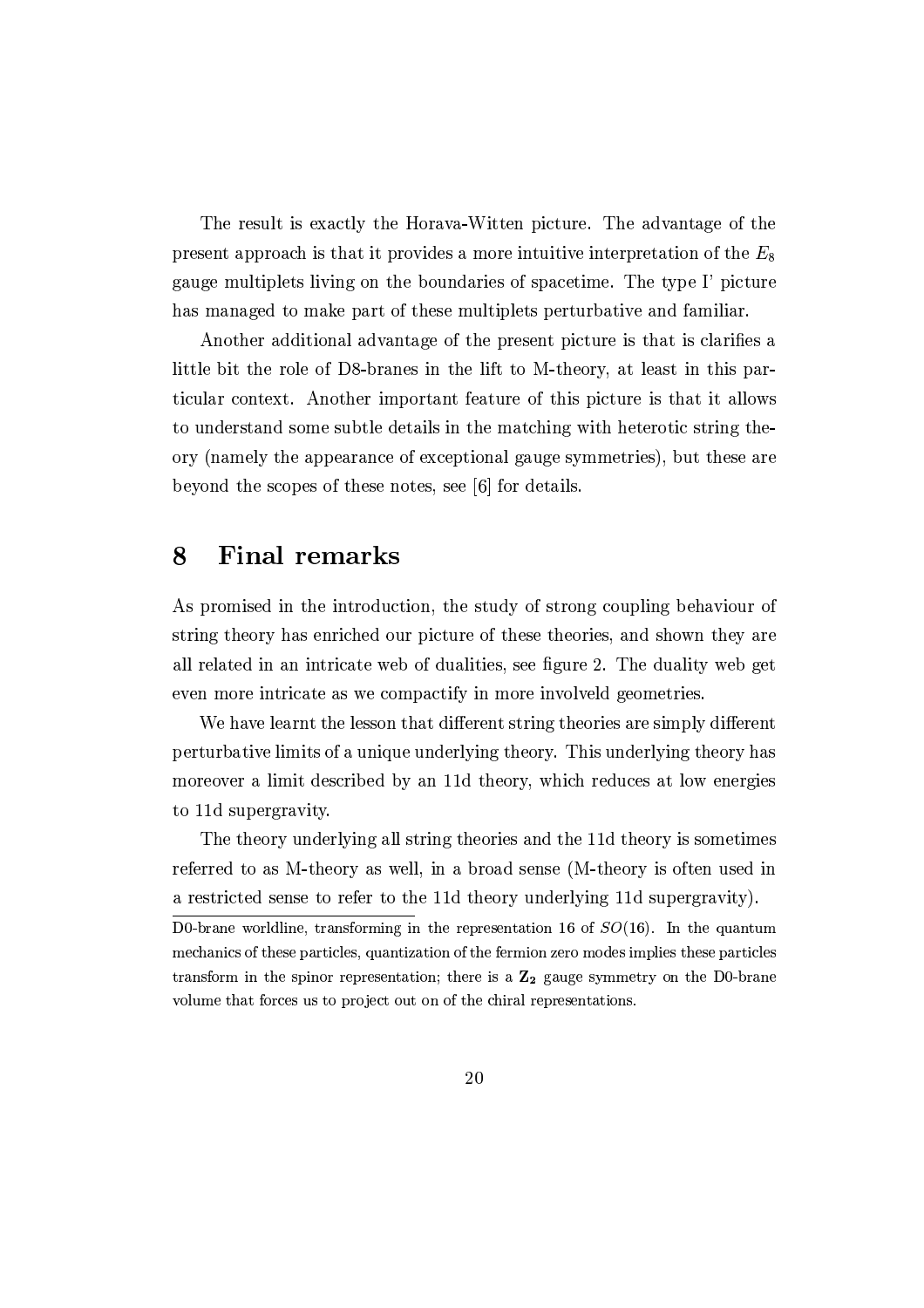There are several proposals to define M-theory (in a broad sense) microscopically, but for the moment a complete definition is lacking: We do not have a complete definition of string theory beyond the perturbative corners.

Altough the discoveries in this lecture may make us feel a bit uncomfortable, we should realize that the final picture is extremely beautiful. For instance, in perturbation theory it seemed that we had five different and seemingly disconnected solutions/proposals to provide a quantum consistent description of gravity and gauge interactions. Non-perturbatively we find that in fact there is a unique answer to this problem. The issue is to extract the fundamental physical principles underlying this theory in an intrinsic way (not tied to any particular perturbative limit).

# References

- [1] J. Polchinski, 'String theory' vol 2.
- [2] C. M. Hull, P. K. Townsend, 'Unity of superstring dualities', Nucl. Phys. B438 (1995) 109, hep-th/9410167.
- [3] E. Witten, String theory dynamics in various dimensions', Nucl. Phys. B443 (1995) 85, hep-th/9503124.
- [4] T. Banks, W. Fischler, S. H. Shenker, L. Susskind, 'M theory as a matrix model: A Conjecture', Phys. Rev. D55 (1997) 5112, hep-th/9610043.
- [5] J. H. Schwarz, 'An  $SL(2,Z)$  multiplet of type IIB superstrings', Phys. Lett. B360 (1995) 13, ERRATUM-ibid. B364 (1995) 252, hepth/9508143; P. S. Aspinwall, 'Some relationships between dualities in string theory'. Nucl. Phys. Proc. Suppl. 46 (1996) 30, hep-th/9508154.